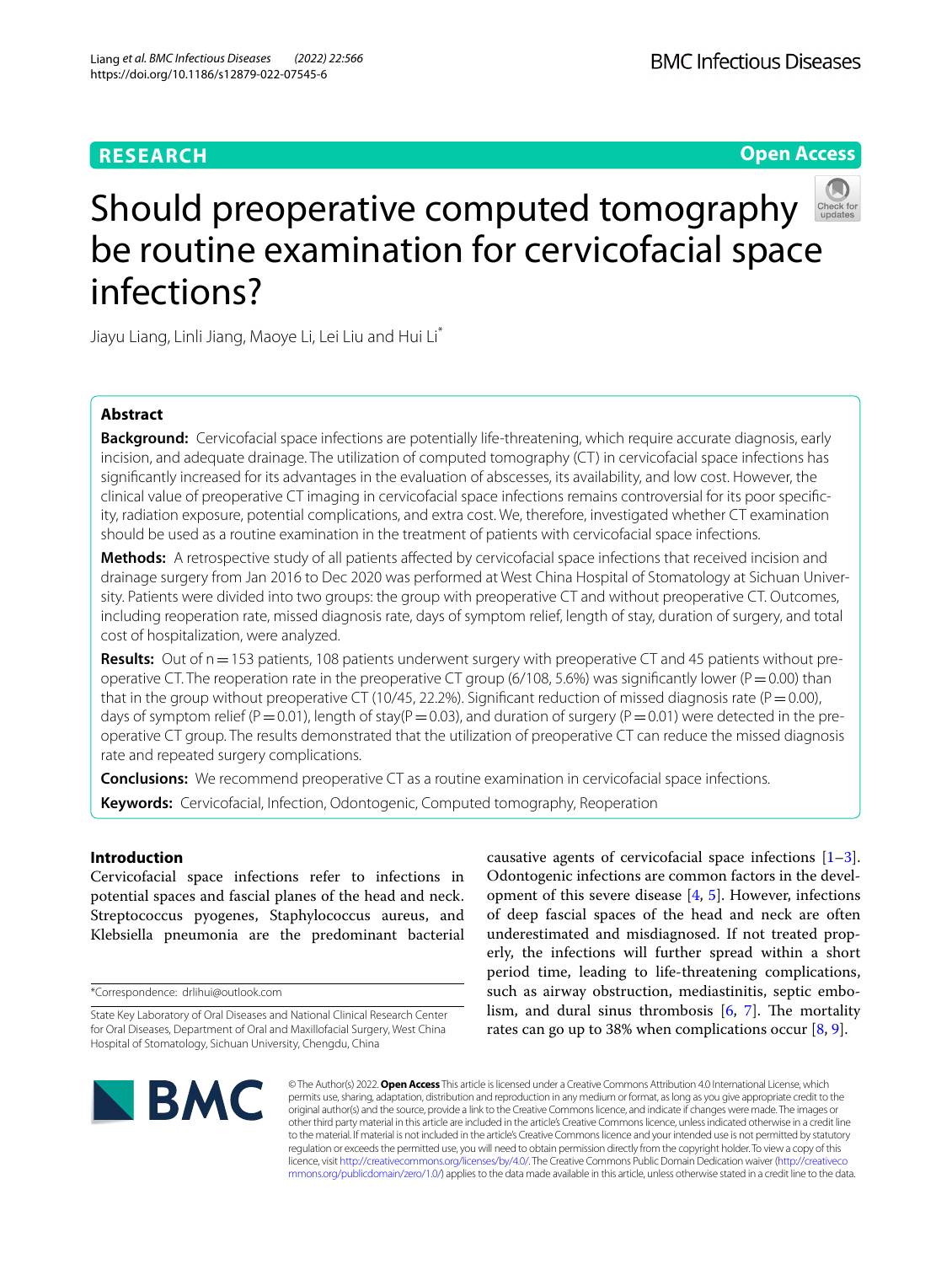Cervicofacial space infections require prompt and accurate management  $[1, 4, 10]$  $[1, 4, 10]$  $[1, 4, 10]$  $[1, 4, 10]$  $[1, 4, 10]$  $[1, 4, 10]$  $[1, 4, 10]$ . Accurate diagnosis, early incision, and adequate drainage are the main treatment modalities once the abscess has formed. Accurate diagnosis is a prerequisite for efective treatment without complications. However, accurate diagnosis of the cervicofacial space infections is challenging based only on history and clinical examination fndings, mainly due to difuse, ill-defned facial swelling without characteristic clinical manifestations. Previous studies have found that clinical examination alone can only accurately identify abscesses in 33–76% of cases [\[11](#page-6-9), [12\]](#page-6-10). Underdiagnosis may cause the subsequent spread of the infection, leading to repeated surgery, prolonged hospitalization, and increased total cost. Some surgeons, therefore, resort to the following adjunctive techniques: (1) puncture, which can only be used as a confrmatory diagnosis of cervicofacial infections for its operational blindness, presenting a risk of underdiagnosis; (2) ultrasound (US), which is an option for diagnosis of superfcial soft tissue infections of the head and neck, however, inapplicable for deep cervicofacial spaces infections due to the interference of the maxillary bones; (3) magnetic resonance imaging (MRI), which can offer excellent soft-tissue contrast resolution, but is less accessible and requires longer acquisition time and greater patient cooperation  $[13, 14]$  $[13, 14]$  $[13, 14]$ .

In recent years, the utilization of computed tomography (CT) for diagnosis of cervicofacial space infections has signifcantly increased for its advantages in aiding in identifying the location and extent of the abscess involved within a short acquisition time [[14](#page-6-12), [15](#page-6-13)]. However, some surgeons still question the clinical signifcance of CT in the treatment of cervicofacial space infections. A study by Rosenthal et al. [\[16](#page-6-14)] identifed that CT yielded a poor specifcity (40%) for the detection of a deep maxillofacial abscess. Vural et al. [\[17\]](#page-6-15) also reported that the overall accuracy of CT is 63% in identifying abscesses in deep neck infections. Furthermore, patients' concerns regarding radiation exposure, potential complications, and extra cost have also increased. Currently, there exists a wide variation in the utilization rate of preoperative CT (8–83%) in the treatment of cervicofacial space infections [[18–](#page-6-16)[20](#page-6-17)]. In a study conducted by Sharma et al. [[20](#page-6-17)] in London, only 8% of patients admitted for cervicofacial infections had preoperative CT. In Utah, USA, Nicholas et al. [[19\]](#page-6-18) recorded that 69% of patients with neck infections had primary CT. In a study conducted in Florida, USA, the application rate of CT in odontogenic infections reached 83% [\[18](#page-6-16)]. Whether preoperative CT should be taken as a routine examination for cervicofacial space infections remains in debate. Until now, there are no large sample cohort clinical studies that have systematically investigated the clinical value of preoperative CT imaging for cervicofacial space infections.

Thus, the purpose of this study was to retrospectively investigate whether preoperative CT should be recommended as routine examination for cervicofacial space infections.

## **Methods**

To address the research purpose, the authors designed and implemented a retrospective cohort study that was approved by the Research Ethics Board of the Ethics Committee, West China Hospital of Stomatology, Sichuan University with the reference number WCH-SIRB-D-2021-056. Patients with cervicofacial space infections, and who presented at our department from Jan 2016 to Dec 2020, were included in this retrospective study. Patients were divided into 2 groups: the group with preoperative CT and the group without preoperative CT. All CT scans were performed on a high-resolution CT scan with three-dimensional reconstructions (Philips MX16 EVO CT, Netherlands), and all scans were obtained at 120 kV, 7700mAs, scanning time of 17.5 s, sections thickness of 1.0 mm thickness.

The inclusion criteria were as follows:  $(1)$  patients with a fnal diagnosis of cervicofacial space infections, defned as infections involving one or multiple spaces including the pterygomandibular, submasseteric, submandibular, submental, sublingual, deep temporal, infratemporal, parapharyngeal, and pretracheal spaces; (2) received surgical incision and drainage.

Patients with the following conditions were excluded: (1) history of head and neck trauma or malignancy near or at the site of the chief complaint; (2) history of chemoradiotherapy; (3) incomplete records (data missing for five or more variables).

## **Data collection**

The following data were recorded: age, gender, presenting symptoms, etiology, involved space(s) in head and neck, admission WBC (white blood cell count), history of diabetes mellitus, tracheotomy received before surgery, "red flag" signs, reoperation rate, missed diagnosis rate, days of symptom relief, length of stay, duration of surgery, and total cost of hospitalization.

### **Study variables**

The primary predictor was preoperative CT. The primary outcome variables were reoperation rate and missed diagnosis rate. Reoperation refers to that patients underwent repeated surgery for incision and drainage. A missed diagnosis was determined when one or more spaces in preoperative diagnosis were not diagnosed compared to the fnal diagnosis.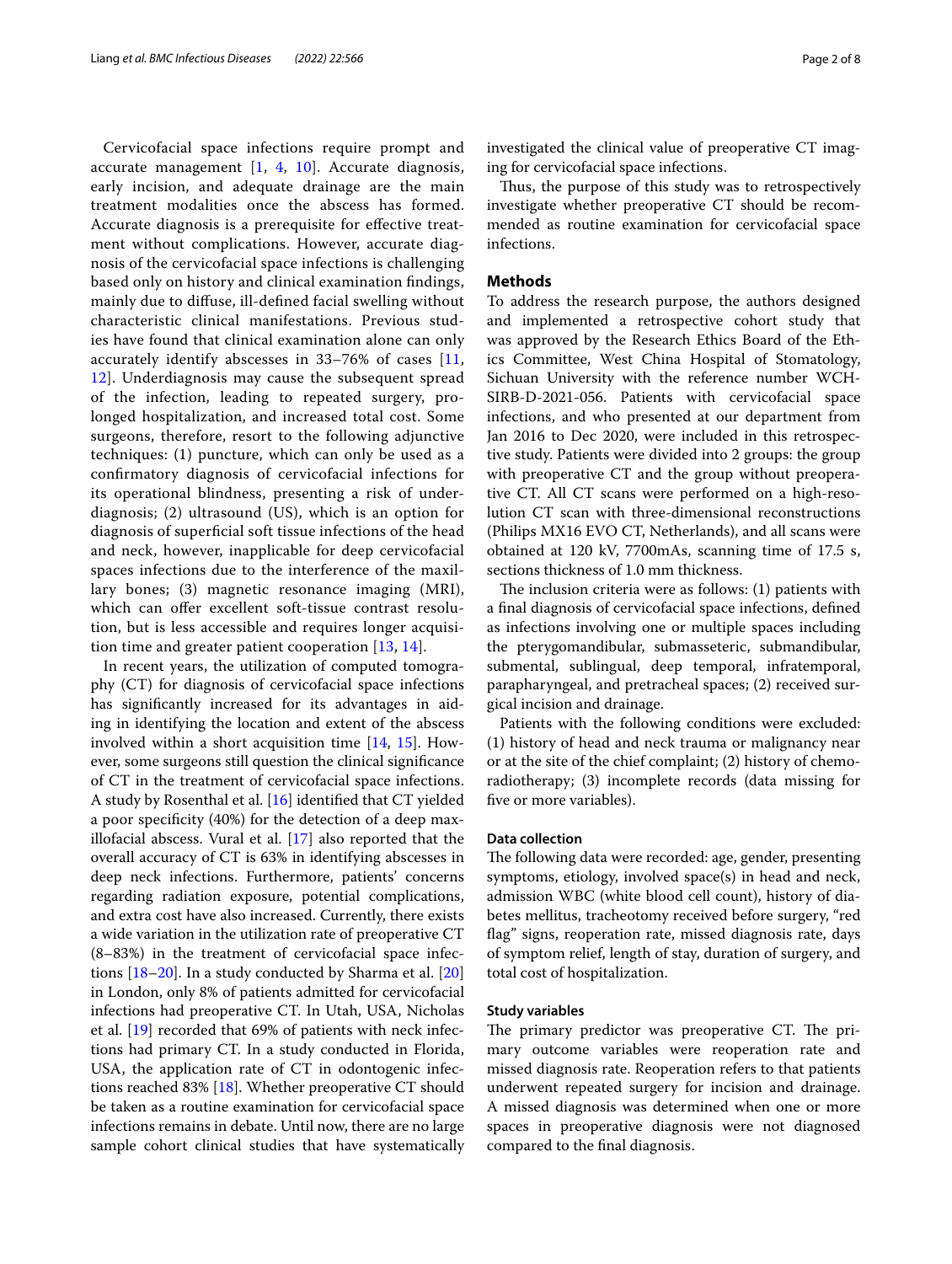<span id="page-2-0"></span>**Table 1** Demographic characteristics by gender

| <b>Study variables</b>     | All             | Male      | Female                          |      | $T/\chi$ 2 <i>P</i> -value |
|----------------------------|-----------------|-----------|---------------------------------|------|----------------------------|
| Sample size, n (%)         | 153 (100%)      | 94(61.4)  | 59 (38.6)                       | ΝA   | <b>NA</b>                  |
| Age (year),                | $51.7 \pm 17.4$ |           | $50.5 \pm 17.2$ $53.6 \pm 17.8$ | 1.05 | 0.29                       |
| $mean \pm SD$              |                 |           |                                 |      |                            |
| Preoperative CT,<br>n(%)   |                 |           |                                 | 0.24 | 0.62                       |
| Yes                        | 108 (70.6)      | 65(60.2)  | 43 (39.8)                       |      |                            |
| No                         | 45 (29.4)       | 29(64.4)  | 16(35.6)                        |      |                            |
| Diabetes mellitus.<br>n(%) |                 |           |                                 | 2.81 | 0.09                       |
| Yes                        | 19 (12.4)       | 15 (78.9) | 4(21.1)                         |      |                            |
| <b>No</b>                  | 134 (87.6)      | 79 (61.4) | 55 (38.6)                       |      |                            |

Pearson χ2 test and Student-t test were used for analysis

*NA* not applicable, *SD* standard deviation

The other variables related to the study were days of symptom relief, length of stay, duration of surgery, and total cost of hospitalization. The authors take it as symptom relief if there is an improvement when patients' temperature<37.2 ℃ or signifcant reduction of swelling and pain in the chief complaint area.

## **Statistical analysis**

All statistical analysis was completed using IBM SPSS Statistics software (version 26.0; IBM; Armonk, NY). The Shapiro-Wilk test showed that the data were normally distributed. The results are expressed as percentages, means, and standard deviations. Pearson chi-Square test and continuity correction chi-square test was used to compare categorical data between the groups. The student's t-test was utilized to compare continuous variables between the groups.  $P < 0.05$  was considered statistically signifcant.

## **Results**

In total, 153 patients with cervicofacial space infections were included in the study: 94 (61.4%) men and 59 (38.6%) women with a mean age of  $51.7 \pm 17.4$  years (range, 4 to 89 year). The demographic characteristics of male and female were shown in Table [1.](#page-2-0) Patients were divided into two groups: 108 patients underwent surgery with preoperative CT examination and 45 patients underwent surgery without preoperative CT examination.

Odontogenic (102 patients, 66.7%) was the most common cause in the preoperative CT group and nonpreoperative CT group, respectively (Table [2](#page-2-1)). In the preoperative CT group, 71 cases were of odontogenic origin, among which bone resorption and destruction at the site of the causative tooth were observed in 60 (84.5%) cases using preoperative CT imaging. The most common

| <b>Etiology</b>        | All, n (%)<br>$n = 153$ | Preoperative<br>CT, n (%)<br>$n = 108$ | Non-<br>preoperative<br>CT, n (%)<br>$n = 45$ |
|------------------------|-------------------------|----------------------------------------|-----------------------------------------------|
| Odontogenic            | 102 (66.7)              | 71 (65.7)                              | 31 (68.9)                                     |
| Post-extraction        | 12(7.8)                 | 10(9.3)                                | 2(4.4)                                        |
| Jaw cyst               | 7(4.6)                  | 5(4.6)                                 | 2(4.4)                                        |
| Lymphadenitis          | 6(3.9)                  | 2(1.9)                                 | 4(8.9)                                        |
| Mass                   | 5(3.3)                  | 4(3.7)                                 | 1(2.2)                                        |
| Peri-tonsillar abscess | 4(2.6)                  | 3(2.8)                                 | 1(2.2)                                        |
| Foreign body           | 2(1.3)                  | 1(0.9)                                 | 1(2.2)                                        |
| Trauma                 | 2(1.3)                  | 2(1.9)                                 | 0(0)                                          |
| Unknown                | 13(8.5)                 | 10(9.3)                                | 3(6.7)                                        |

### <span id="page-2-1"></span>**Table 2** Etiology of cervicofacial space infections

<span id="page-2-2"></span>**Table 3** Presenting symptom(s)

| <b>Variables</b>        | All, n (%) | Preoperative<br>CT, n (%) | Non-<br>preoperative<br>CT, n (%) |
|-------------------------|------------|---------------------------|-----------------------------------|
| Swelling                | 149 (97.4) | 106 (98.1)                | 43 (95.6)                         |
| Limited mouth opening   | 136 (88.9) | 98 (90.7)                 | 38 (84.4)                         |
| Pain                    | 120 (78.4) | 86 (79.6)                 | 34 (75.6)                         |
| Dysphagia               | 30 (19.6)  | 24 (22.2)                 | 6(13.3)                           |
| Elevated floor of mouth | 21(13.7)   | 17(15.7)                  | 4(8.8)                            |
| Dyspnea                 | 14(9.2)    | 8(7.4)                    | 6(13.3)                           |
| Temperature $>$ 38.0 °C | 5(3.3)     | 4(3.7)                    | 1(2.2)                            |

<span id="page-2-3"></span>

| Table 4 Distribution of infected spaces of head and neck |  |
|----------------------------------------------------------|--|
|----------------------------------------------------------|--|

| <b>Variables</b>  | All, n (%) | Preoperative<br>CT, n (%) | Non-<br>preoperative<br>CT, n (%) |
|-------------------|------------|---------------------------|-----------------------------------|
| Pterygomandibular | 91 (59.5)  | 65 (60.2)                 | 26 (57.8)                         |
| Submandibular     | 88 (57.5)  | 63(58.3)                  | 25(55.6)                          |
| Submasseteric     | 81 (53.0)  | 56 (51.9)                 | 25(55.6)                          |
| Parapharyngeal    | 65 (42.5)  | 50(46.3)                  | 15(33.3)                          |
| Submental         | 32 (21.0)  | 21 (19.4)                 | 11 (24.4)                         |
| Infratemporal     | 28 (18.3)  | 19 (17.6)                 | 9(20.0)                           |
| Sublingual        | 15(9.8)    | 10(9.3)                   | 5(11.1)                           |
| Deep temporal     | 11(7.2)    | 5(4.6)                    | 6(13.3)                           |
| Pretracheal       | 7(4.5)     | 4(3.7)                    | 3(6.7)                            |

clinical symptom was swelling  $(n=149, 97.4%)$ , followed by limited mouth opening  $(n=136, 88.9%)$  (Table [3](#page-2-2)).

Most commonly afected space was the pterygomandibular space  $(n=91, 59.5%)$ , followed by submandibular space ( $n=88$ , 57.5%). The distribution of the infected spaces is illustrated in Table [4.](#page-2-3) There are 96 patients with one single cervicofacial space involved, 45 patients with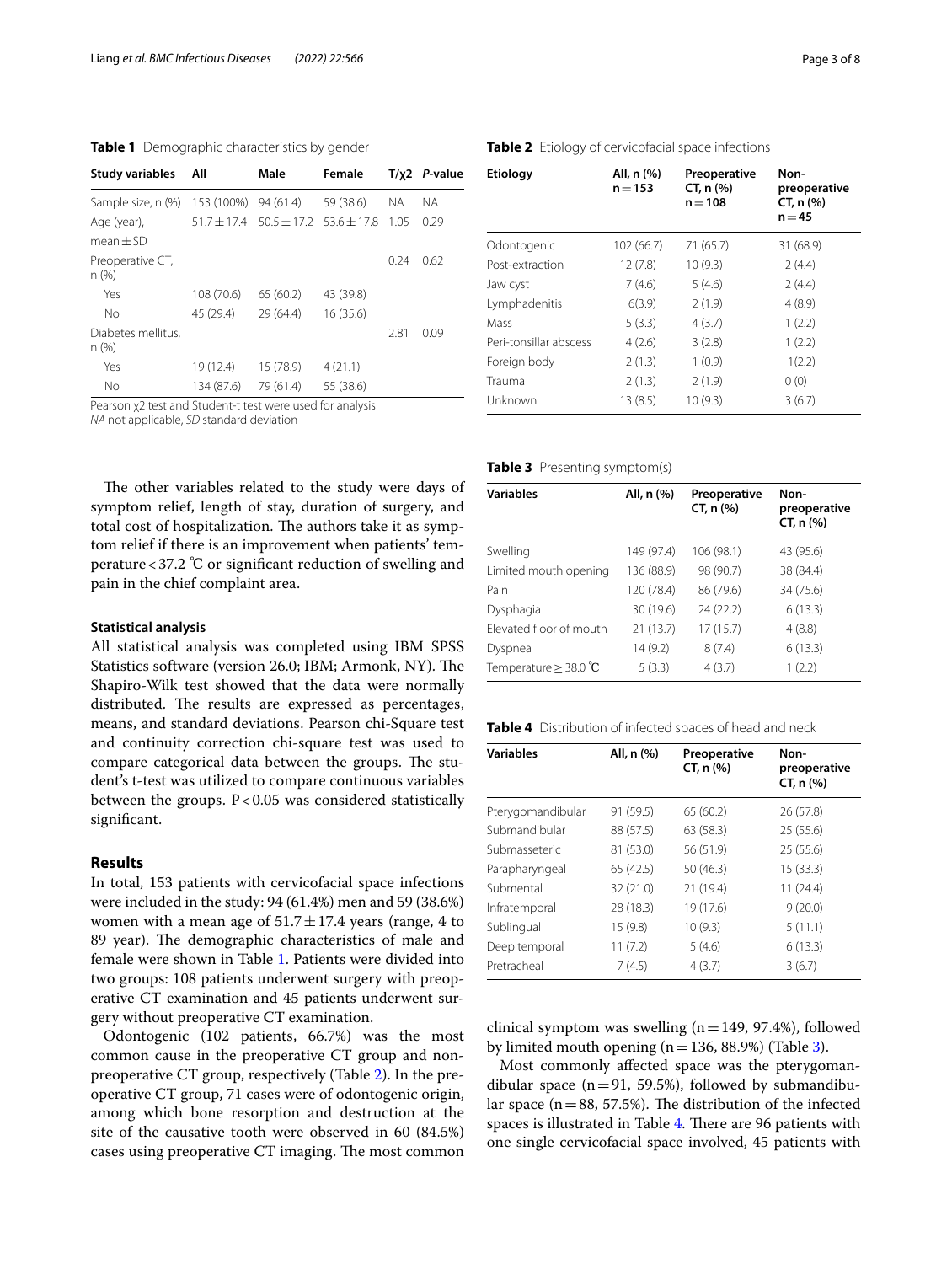two spaces involved, and 12 patients with more than two spaces.

A comparison of demographics between the two groups is presented in Table [5.](#page-3-0) Diferences showed no signifcance in terms of age and gender (P*>*0.05). Further, there was also no statistical diference in the variables related to the condition of diabetes, admission WBC  $\text{count} > 10 \times 10^9/\text{L}$ , tracheotomy received before surgery, and "red flag" signs (either of dyspnea, elevated floor of mouth, and dysphagia) on admission and involved multiple-space infections. Thus, it can be regarded as comparable between these two groups.

Of the 153 patients who received surgical incision and drainage, 16 (10.5%) patients underwent secondary surgery. There was a significantly higher proportion of reoperation rate in the group without preoperative CT (10/45, 22.2% vs.  $6/108$ , 5.6%, P<0.05). When analyzing the missed diagnosis rate, there was a lower rate of missed diagnosis in the group with preoperative CT as compared with that in the group without preoperative CT (11/108, 10.2% vs. 16/45, 35.6%, P < 0.05).

The average days of clinical symptom relief were  $2.39 \pm 1.34$  days in the preoperative CT group and  $3.13 \pm 1.69$  days in non-preoperative group (P < 0.05). The

mean length of stay for these patients in the preoperative CT group was 10.76 days, whilst the mean length of stay for patients in the non-preoperative CT group was 12.76 days ( $P < 0.05$ ). Moreover, there was also a statistically signifcant diference between these two groups in terms of the duration of surgery  $(48.04 \pm 23.53 \text{ min} \text{ vs.})$  $59.33 \pm 28.46$  min, P < 0.05). The average cost of hospitalization for patients in the preoperative CT group is lower than that of the non-preoperative CT group  $(P > 0.05)$ . A comparison of all study variables between the two groups is presented in Table [6.](#page-4-0)

## **Discussion**

Cervicofacial space infections are potentially lifethreatening and require accurate diagnosis and prompt management. The exact origin, location, and extent of infection are often difficult to define accurately on physical examination alone. Importantly, imaging, including CT, magnetic resonance imaging (MRI), and ultrasound (US), play a major role in the diagnosis and management of cervicofacial space infections [\[21](#page-6-19)]. However, these tools have their advantages and disadvantages in diagnostic accuracy, feasibility, and availability [[22–](#page-6-20)[24](#page-6-21)].

<span id="page-3-0"></span>

|  |  |  |  | Table 5 Comparison of subject demographics between the two groups |  |
|--|--|--|--|-------------------------------------------------------------------|--|
|--|--|--|--|-------------------------------------------------------------------|--|

| <b>Study variables</b>                     | All             | <b>Preoperative CT</b> | Non-preoperative CT | $T/\chi$ 2        | P-value   |
|--------------------------------------------|-----------------|------------------------|---------------------|-------------------|-----------|
| Sample size, n (%)                         | 153 (100%)      | 108 (70.6)             | 45 (29.4)           | <b>NA</b>         | <b>NA</b> |
| Age (year),<br>$mean \pm SD$               | $51.7 \pm 17.4$ | $53.3 \pm 17.2$        | $47.9 \pm 17.6$     | 1.75              | 0.08      |
| Gender, n (%)                              |                 |                        |                     |                   |           |
| Women                                      | 59 (38.6)       | 42 (38.9)              | 17(37.8)            | 0.02              | 0.9       |
| Men                                        | 94 (61.4)       | 66 (61.1)              | 28 (62.2)           |                   |           |
| Diabetes mellitus, n (%)                   |                 |                        |                     |                   |           |
| Yes                                        | 19 (12.4)       | 14(13.0)               | 5(11.1)             | 0.1               | 0.75      |
| No                                         | 134 (87.6)      | 94 (87.0)              | 40 (88.9)           |                   |           |
| WBC > $10.0 \times 10^9$ /L, n (%)         |                 |                        |                     |                   |           |
| Yes                                        | 131 (85.6)      | 91 (84.3)              | 40 (88.9)           | 0.55              | 0.46      |
| No                                         | 22 (14.4)       | 17(15.7)               | 5(11.1)             |                   |           |
| Tracheotomy received before surgery, n (%) |                 |                        |                     |                   |           |
| Yes                                        | 11(7.2)         | 9(8.3)                 | 2(4.4)              | 0.26 <sup>a</sup> | 0.61      |
| No                                         | 142 (92.8)      | 99 (91.7)              | 43 (95.6)           |                   |           |
| "Red flag" signs, n (%)                    |                 |                        |                     |                   |           |
| Yes                                        | 61 (39.9)       | 46 (42.6)              | 15(33.3)            | 1.14              | 0.29      |
| No                                         | 92(60.1)        | 62 (57.4)              | 30(66.7)            |                   |           |
| Involved deep spaces $\geq$ 2, n (%)       |                 |                        |                     |                   |           |
| Yes                                        | 57 (37.3)       | 41 (38.0)              | 16(35.6)            | 0.08              | 0.78      |
| No                                         | 96 (62.7)       | 67(62.0)               | 29 (64.4)           |                   |           |

Pearson χ2 test, continuity χ2 test, and Student-t test were used for analysis

"Red fag" signs: either dyspnea, the elevated foor of mouth, or dysphagia presented

*NA* not applicable, *SD* standard deviation, *WBC* white blood cell count <sup>a</sup>

<sup>a</sup>Continuity χ2 test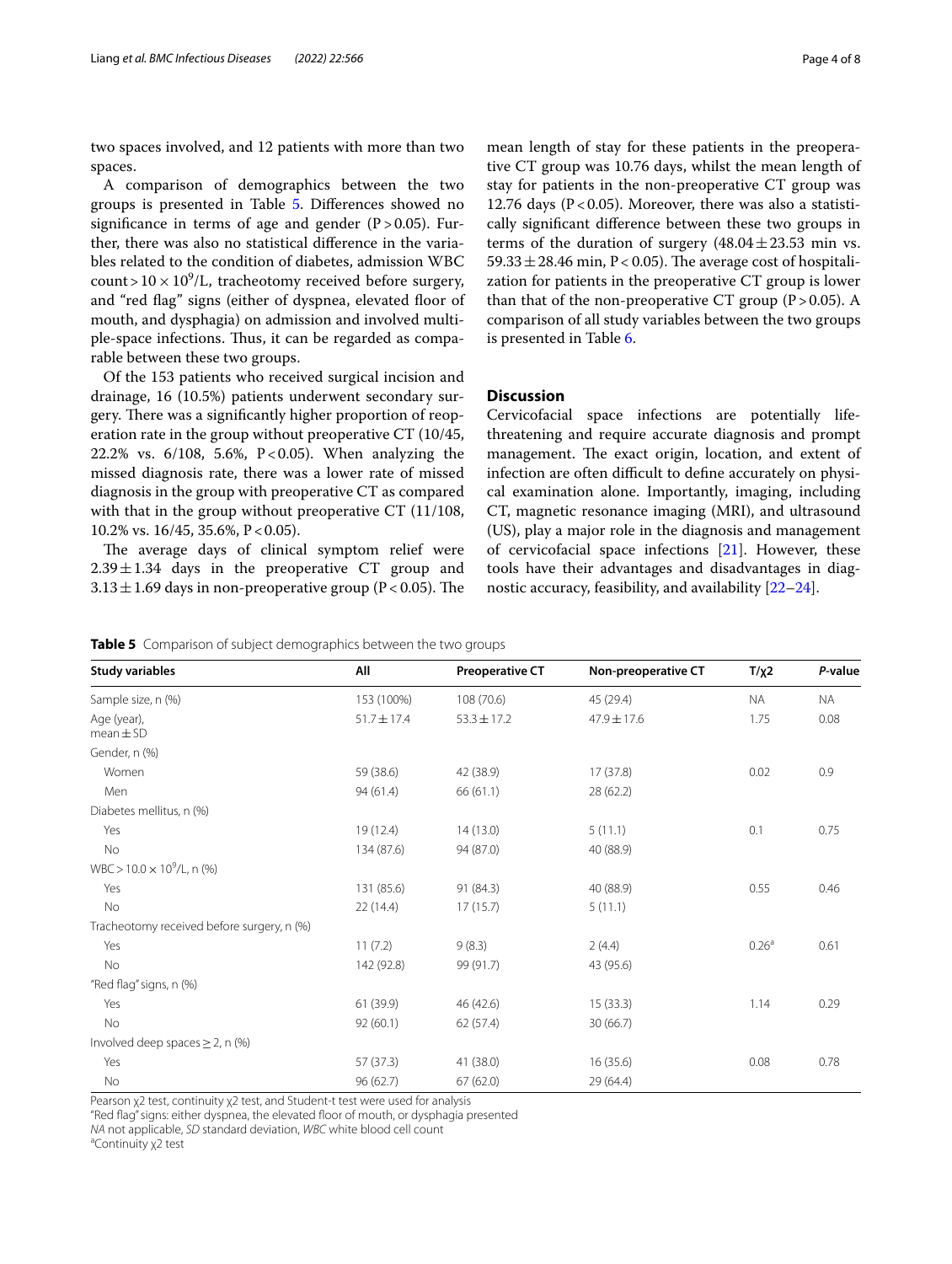| <b>Study variables</b>                              | All                | <b>Preoperative CT</b> | Non-preoperative CT | $T/\chi$ 2        | P value             |
|-----------------------------------------------------|--------------------|------------------------|---------------------|-------------------|---------------------|
| Reoperation, n (%)                                  |                    |                        |                     |                   |                     |
| Yes                                                 | 16(10.5)           | 6(5.6)                 | 10(22.2)            | 7.73 <sup>a</sup> | $0.00^*$            |
| <b>No</b>                                           | 137 (89.5)         | 102 (94.4)             | 35 (77.8)           |                   |                     |
| Missed diagnosis, n (%)                             |                    |                        |                     |                   |                     |
| Yes                                                 | 27(17.6)           | 11(10.2)               | 16(35.6)            | 14.07             | $0.00*$             |
| <b>No</b>                                           | 126 (82.4)         | 97 (89.8)              | 29(64.4)            |                   |                     |
| Days of symptom relief,<br>$mean + SD$              | $2.61 \pm 1.48$    | $2.39 \pm 1.34$        | $3.13 \pm 1.69$     | 4.92              | $0.01$ <sup>*</sup> |
| Length of stay(days),<br>$mean + SD$                | $11.35 \pm 5.25$   | $10.76 \pm 4.94$       | $12.76 \pm 5.73$    | $-2.17$           | $0.03*$             |
| Duration of surgery(mins),<br>$mean + SD$           | $52.48 \pm 28.86$  | $48.04 \pm 23.53$      | $59.33 \pm 28.46$   | $-2.54$           | $0.01$ <sup>*</sup> |
| Total cost of hospitalization (¥),<br>$mean \pm SD$ | 13147.65 ± 6829.33 | 12913.37±6904.07       | 13709.91 + 6689.21  | $-0.66$           | 0.51                |

<span id="page-4-0"></span>**Table 6** Comparison of treatment outcomes between the two groups

Pearson χ2 test, continuity χ2 test and Student-t test were used for analysis

\* Statistically signifcant

Magnetic resonance imaging (MRI) provides superior soft-tissue characterization to CT. In a study by Nurminen et al. [\[22](#page-6-20)], the diagnostic accuracy of MRI is 96% in detecting neck infections. According to the study by Babu et al. [[23](#page-6-22)], CT was superior to MRI in the aspects of detection of intralesional gas and calcium and motion artifacts. The drawbacks of MRI are obvious as being time-consuming, expensive, and not readily available, making it impractical for most typical cervicofacial space infections [[23](#page-6-22), [25\]](#page-6-23).

Ultrasound (US) is an efective imaging modality in identifying the presence of fuid collections and diferentiating abscess from cellulitis. Peleg et al. [\[26](#page-6-24)] demonstrated the usefulness of ultrasound as a diagnostic tool for superficial fascial space infections. They conducted a study on 50 patients with superfcial fascial spaces, in which US helped in identifying abscesses in 22 patients and cellulitis in 28 patients. However, US could not accurately detect those infections involving deep fascial spaces [[25](#page-6-23), [27\]](#page-6-25), thereby limiting its use in cervicofacial space infections. The study by Kalmovich et al.  $[24]$  $[24]$  $[24]$ reported that ultrasound did not correlate well with the presence of parapharengeal abscess. Bassiony et al. [[27](#page-6-25)] found that US can not detect infection of deep facial spaces, including the parapharyngeal, retropharyngeal, masticator, and sublingual spaces.

The advantage of CT is that it clearly shows the surgical anatomical situation, the exact location and extent of extensive, sometimes multi-compartment, infammatory lesions, and their relationship to the large vessels and the pleural apex [[14,](#page-6-12) [28\]](#page-6-26). Collins et al. [[29\]](#page-6-27) reported that CT(68%) has a higher sensitivity for detecting cervicofacial space infections compared to US (53%), while US has a higher specifcity (100%) compared to CT(18%). In this retrospective cohort study, our results demonstrated the signifcant value of preoperative CT in the treatment of cervicofacial space infections.

Due to complex anatomical location and absence of characteristic clinical manifestations, cervicofacial space infections are often underdiagnosed, which can lead to inadequate drainage and repeated surgery [\[30](#page-6-28), [31](#page-6-29)]. Reoperation is the most common adverse event after treatment of deep cervicofacial space infections, greatly increasing patients' physical and mental burden. Sharma et al. [[20](#page-6-17)] and Christensen et al. [[32\]](#page-6-30) demonstrated that patients with multiple cervicofacial spaces infections are more likely to undergo reoperation. Thus, our study takes the reoperation rate as the primary variable. A total of 16 out of 153 patients underwent reoperation, making the rate of reoperation in the whole study population 10.5%. There is a significant decrease rate of repeated surgery in the preoperative CT imaged group as compared to the group without preoperative CT (10/45, 22.2% vs. 6/108, 5.6%,  $P < 0.01$ ). The result showed that preoperative CT examination provides important information in diagnosing cervicofacial space infections, which can guide the treatment course. The results demonstrated patients without preoperative CT are more likely to have repeated surgery for the cervicofacial space infections and uncontrolled infammation spreading to other adjacent spaces. This highlights the importance of preoperative CT for the treatment of cervicofacial space infections, providing an

*SD* standard deviation

<sup>&</sup>lt;sup>a</sup>Continuity χ2 test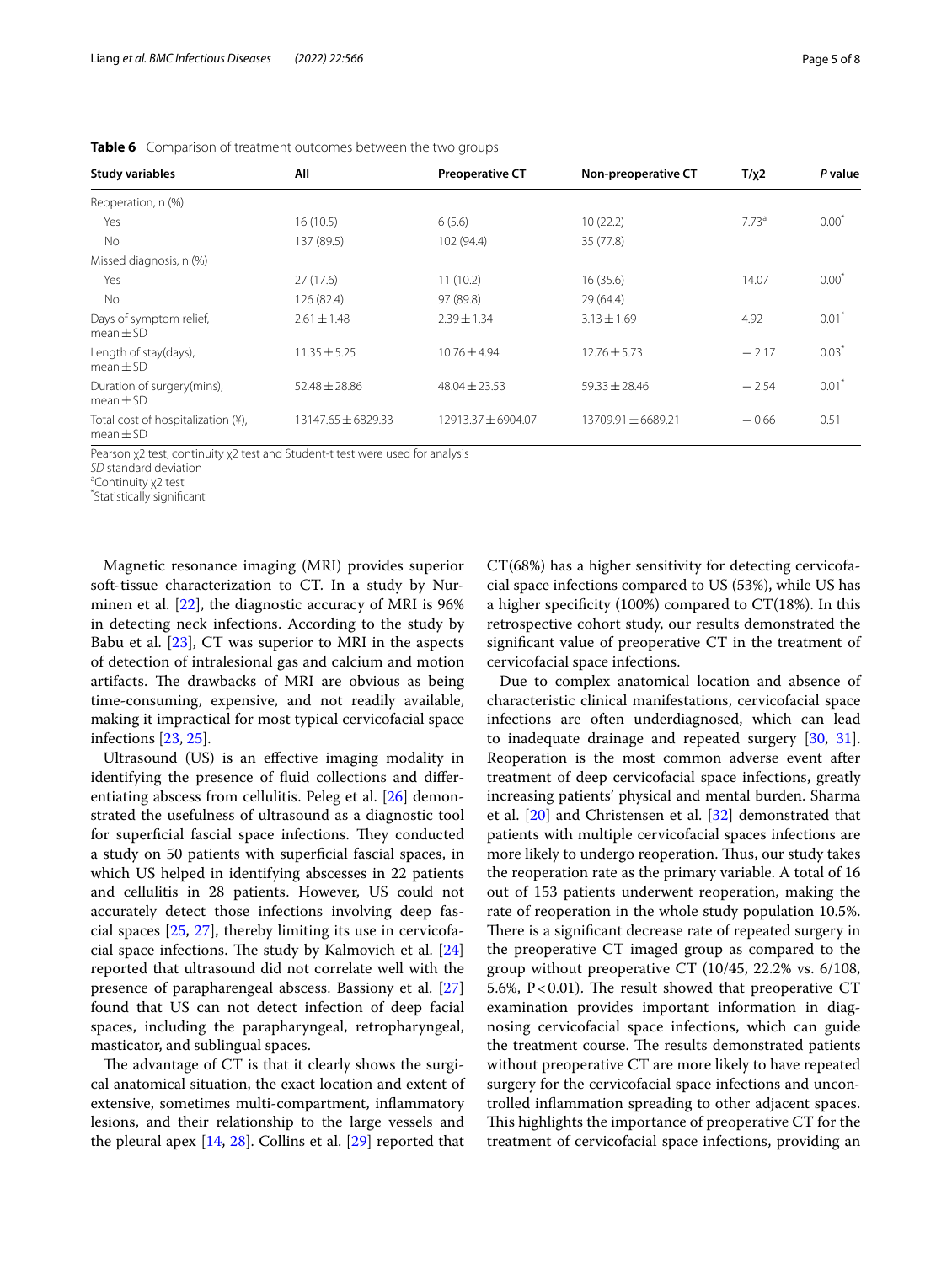efective guide for surgical incision and drainage of deep cervicofacial infections.

Odontogenic infections are the most common infections in the head and neck region. The most common odontogenic source of infection was the mandibular molars [\[4](#page-6-2), [33\]](#page-6-31). Infammations of the mandibular molars tend to spread to the adjacent spaces, including the pterygomandibular space, submandibular space, and submasseteric space. In the present study, the most frequently occupied spaces were pterygomandibular space and submandibular space, which is consistent with Aliabadi's study [\[34\]](#page-7-0).

Accurate diagnosis of deep cervicofacial space infections is the key element for avoiding unnecessary repeated surgery. However, the absence of characteristic clinical presentations often leads to missed diagnosis and delayed treatment. The results showed the rate of missed diagnosis is 35.6% (16/45) in the group without preoperative CT, whereas only 10.2% (11/108) in the group with preoperative CT (shown in Table  $6$ ). It is not difficult to fnd a lower missed diagnosis rate and a correspondingly lower rate of repeated surgery in the preoperative CT imaged group. The results of this study demonstrated that with the aid of CT examinations, the rate of missed diagnosis and the risk of reoperation can be signifcantly reduced. Therefore, it can be confirmed that preoperative CT plays a crucial role in providing adequate information in managing cervicofacial space infections. Of all the misdiagnosed cases, the most commonly neglected spaces in our study are pterygomandibular and parapharyngeal spaces.

The results also revealed that the use of preoperative CT examinations was signifcantly efective in improving clinical outcomes of cervicofacial space infections, including the days of symptom relief, the length of hospitalization, and the duration of surgery (shown in Table [6](#page-4-0)). This further emphasizes the significant value of preoperative CT for defning the precise location and extent of complicated infections and ofering an efective medical guide for surgical procedures.

It's worth emphasizing that CT scans can be used to better assess the extent of osteolytic lesions at the site of odontogenic origin [\[30\]](#page-6-28). In the preoperative CT group, 60 cases demonstrated bone resorption and destruction at the site of the causative tooth. This valuable information provided by CT can also prompt the subsequent treatment, such as timely management of the causative tooth.

In the present study, the total cost in patients with cervicofacial space infections was also analyzed. Interestingly, the average total cost of hospitalization did not increase in the group with preoperative CT (shown in Table [6\)](#page-4-0). We speculate that the most likely reason is that the application of preoperative CT shortened the length of stay and minimized the risk of repeated surgery, therefore indirectly decreasing the cost of hospitalization. Similarly, a study by Zawiślak et al. [\[4](#page-6-2)] also suggested that accurate diagnosis and treatment of odontogenic infections in head and neck regions can lower treatment costs. We have to consider multiple factors that can infuence the total cost of hospitalization. Most of the hospitalization cost is associated with the patient's condition, while partial hospitalization expenses are independent of the patient's condition.

Vestibular space infection, palatal space infection, and simple dentoalveolar abscess were not included in this study as it was a retrospective analysis of hospitalized patients with cervicofacial space infections. The majority of these cases present with moderate or severe symptoms when admitted to the hospital. Superficial infections are usually managed in the outpatient department. Besides, US was not available in our hospital from Jan 2016 to Dec 2020 due to the nature of being a specialist unit.

As we know, CRP and PCT are regarded as specifc biomarkers for bacterial infection. In recent years, CRP and PCT are of great value in the treatment of cervicofacial space infections because they are used as routine clinical indicators of infammation [[35](#page-7-1)]. Unfortunately, these indicators between the two groups could not be compared in this study due to the incomplete data.

There were still several limitations in this study, such as the retrospective study design and the results obtained from a single center. Although we advocate that preoperative CT examination should be recommended as a routine examination in the treatment of cervicofacial space infections, a prospective and multiple-center clinical study should be performed.

## **Conclusions**

This study demonstrated that the missed diagnosis rate and the risk of repeated surgery were signifcantly reduced in the preoperative CT group. Therefore, we recommend preoperative CT as a routine examination in the treatment of cervicofacial space infections.

#### **Abbreviations**

None.

CT: Computed tomography; WBC: White blood cell count.

## **Acknowledgements**

**Author contributions**

JL contributed to the study concept, design, data acquisition, data interpretation, data analysis, and drafting of the manuscript. LJ and ML contributed to data acquisition and data interpretation. LL contributed to data interpretation and revision of the manuscript; HL contributed to the study concept, design, data interpretation, and critical revision of the manuscript. All authors gave fnal approval and agree to be accountable for all aspects of the work. All authors read and approved the fnal manuscript.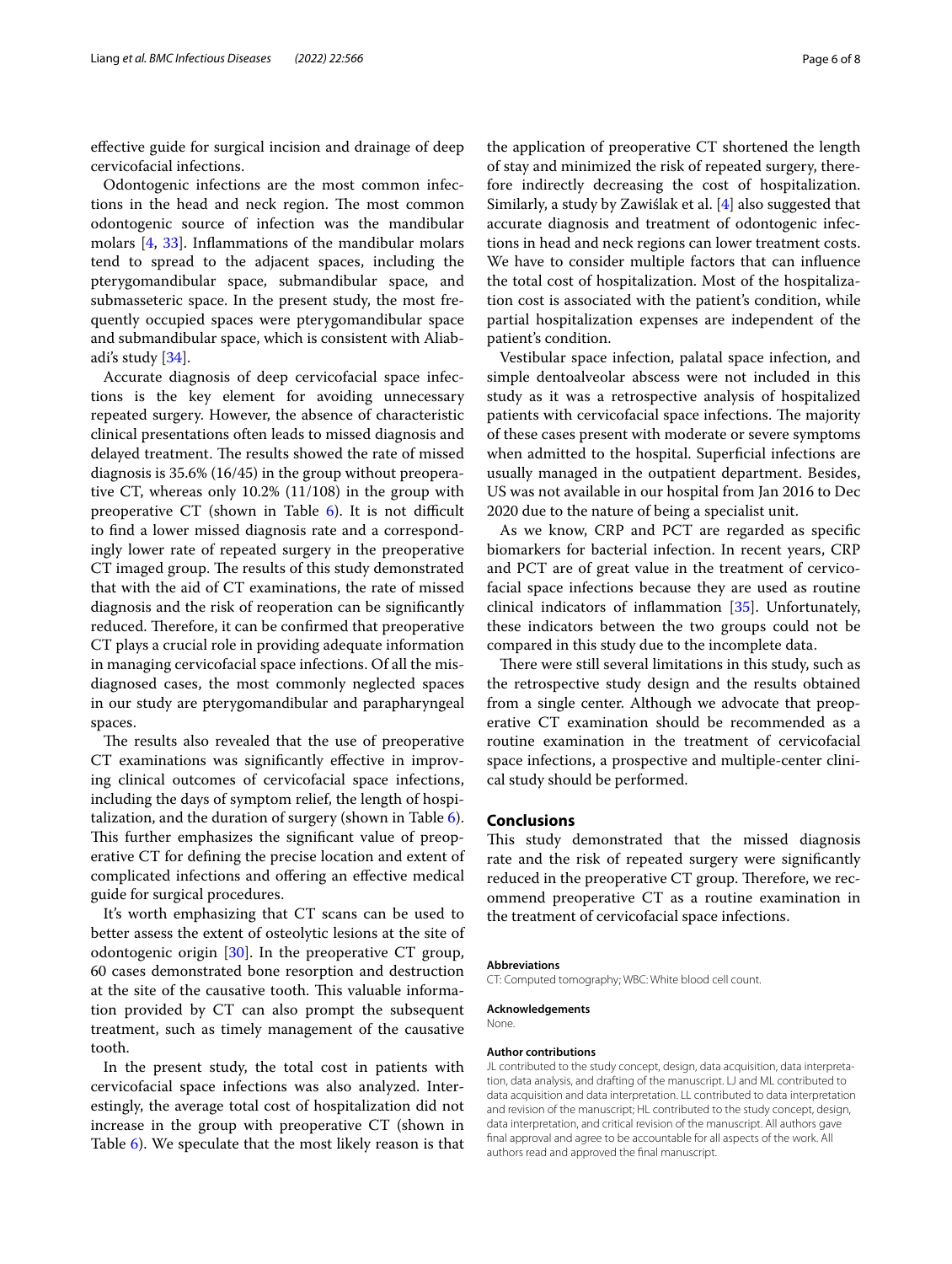#### **Funding**

This research was supported by the National Natural Science Foundation of China, No. 82100961.

#### **Availability of data and materials**

The datasets generated and/or analyzed during the current study are not publicly available due to limitations of ethical approval involving the patient data and anonymity but are available from the corresponding author on reasonable request.

#### **Declarations**

#### **Ethics approval and consent to participate**

This study was approved by the Research Ethics Board of the Ethics Committee, West China Hospital of Stomatology, Sichuan University with the reference number: WCHSIRB-D-2021-056. Informed consent was waived by the Research Ethics Board of the Ethics Committee, West China Hospital of Stomatology, Sichuan University due to the retrospective nature of the study. All methods were carried out in accordance with relevant guidelines and regulations.

#### **Consent for publication**

Not applicable.

## **Competing interests**

None.

Received: 11 December 2021 Accepted: 16 June 2022

#### **References**

- <span id="page-6-0"></span>Keswani E, Venkateshwar G. Odontogenic maxillofacial space infections: a 5-year retrospective review in Navi Mumbai. J Maxillofac Oral Surg. 2019;18(3):345–53.
- 2. Beka D, Lachanas VA, Doumas S, Xytsas S, Kanatas A, Petinaki E, Skoulakis C. Microorganisms involved in deep neck infection (DNIs) in Greece: detection, identifcation and susceptibility to antimicrobials. BMC Infect Dis. 2019;19(1):850.
- <span id="page-6-1"></span>3. Singh M, Kambalimath DH, Gupta KC. Management of odontogenic space infection with microbiology study. J Maxillofac Oral Surg. 2014;13(2):133–9.
- <span id="page-6-2"></span>4. Zawiślak E, Nowak R. Odontogenic head and neck region infections requiring hospitalization: an 18-month retrospective analysis.BioMed Res Int*.* 2021; 2021:7086763.
- <span id="page-6-3"></span>5. Prabhu S, Nirmalkumar E. Acute fascial space infections of the neck: 1034 cases in 17 years follow up. Ann Maxillofac Surg. 2019;9(1):118–23.
- <span id="page-6-4"></span>6. Bali RK, Sharma P, Gaba S, Kaur A, Ghanghas P. A review of complications of odontogenic infections. Natl J Maxillofac Surg. 2015;6(2):136–43.
- <span id="page-6-5"></span>7. Marioni G, Staffieri A, Parisi S, Marchese-Ragona R, Zuccon A, Staffieri C, Sari M, Speranzoni C, de Filippis C, Rinaldi R. Rational diagnostic and therapeutic management of deep neck infections: analysis of 233 consecutive cases. Ann Otol Rhinol Laryngol. 2010;119(3):181–7.
- <span id="page-6-6"></span>8. Suehara AB, Rodrigues AAN, Kavabata NK, Menezes MB, Ramos EA, Kawamukai JN, GonCalves AJ. Predictive factors of lethality and complications of deep fascial space infections of the neck. Rev Col Bras Cir. 2020;47:e20202524.
- <span id="page-6-7"></span>9. Prado-Calleros H, Jiménez-Fuentes E, Jiménez-Escobar I. Descending necrotizing mediastinitis: systematic review on its treatment in the last 6 years, 75 years after its description. Head Neck. 2016:E2275–2283.
- <span id="page-6-8"></span>10. Motahari SJ, Poormoosa R, Nikkhah M, Bahari M, Shirazy SM, Khavarinejad F. Treatment and prognosis of deep neck infections. Indian J Otolaryngol Head Neck Surg. 2015;67(Suppl 1):134–7.
- <span id="page-6-9"></span>11. Flynn TR, Shanti RM, Hayes C. Severe odontogenic infections, part 2: prospective outcomes study. J Oral Maxillofac Surg. 2006;64(7):1104–13.
- <span id="page-6-10"></span>12. Flynn T, Shanti R, Levi M, Adamo A, Kraut R, Trieger N. Severe odontogenic infections, part 1: prospective report. J Oral Maxillofac Surg. 2006; 64(7):1093–1103.
- <span id="page-6-11"></span>13. Wang B, Gao BL, Xu GP, Xiang C. Images of deep neck space infection and the clinical signifcance. Acta Radiol. 2014;55(8):945–51.
- <span id="page-6-12"></span>14. Maroldi R, Farina D, Ravanelli M, Lombardi D, Nicolai P. Emergency imaging assessment of deep neck space infections. Semin Ultrasound CT MR. 2012;33(5):432–42.
- <span id="page-6-13"></span>15. Kim YJ, Kim JD, Ryu HI, Cho YH, Kong JH, Ohe JY, Kwon YD, Choi BJ, Kim GT. Application of radiographic images in diagnosis and treatment of deep neck infections with necrotizing fasciitis: a case report. Imaging Sci Dent. 2011;41(4):189–93.
- <span id="page-6-14"></span>16. Rosenthal M, Oreadi D, Kraus J, Bedi H, Stark PC, Shastri K. Comparison of preoperative computed tomography and surgical fndings in maxillofacial infections. J Oral Maxillofac Surg. 2011;69(6):1651–6.
- <span id="page-6-15"></span>17. Vural C, Gungor A, Comerci S. Accuracy of computerized tomography in deep neck infections in the pediatric population. Am J Otolaryngol. 2003;24(3):143–8.
- <span id="page-6-16"></span>18. Weyh A, Busby E, Smotherman C, Gautam S, Salman S. Overutilization of computed tomography for odontogenic infections. J Oral Maxillofac Surg. 2019;77(3):528–35.
- <span id="page-6-18"></span>19. Quinn NA, Olson JA, Meier JD, Baskin H, Schunk JE, Thorell EA, Hodo LN. Pediatric lateral neck infections - Computed tomography vs ultrasound on initial evaluation. Int J Pediatr Otorhinolaryngol. 2018;109:149–53.
- <span id="page-6-17"></span>20. Sharma SD, Mahalingam S, Vassiliou L, Connor S, Fan K. Patterns of cervicofacial infections: analysis of the use of computed tomography. Oral Maxillofac Surg. 2014;18(2):201–6.
- <span id="page-6-19"></span>21. Ortiz R, Espinoza V. Odontogenic infection. Review of the pathogenesis, diagnosis, complications and treatment. Res Rep Oral Maxillofac Surg. 2021; 5:055.
- <span id="page-6-20"></span>22. Nurminen J, Velhonoja J, Heikkinen J, Happonen T, Nyman M, Irjala H, Soukka T, Mattila K, Hirvonen J. Emergency neck MRI: feasibility and diagnostic accuracy in cases of neck infection. Acta Radiol. 2021;62(6):735–42.
- <span id="page-6-22"></span>23. Babu VR, Ikkurthi S, Perisetty DK, Babu KAS, Rasool M, Shaik S. A prospective comparison of computed tomography and magnetic resonance imaging as a diagnostic tool for maxillofacial space infections. J Int Soc Prev Community Dent. 2018;8(4):343–8.
- <span id="page-6-21"></span>24. Kalmovich L, Gavriel H, Eviatar E, Kessler A. Accuracy of ultrasonography versus computed tomography scan in detecting parapharyngeal abscess in children. Pediatr Emerg Care. 2012;28(8):780–2.
- <span id="page-6-23"></span>25. Ghali S, Katti G, Shahbaz S, Chitroda PK, Divakar VA, Khan DD, Naik AA, Al-Kheraif S, Jhugroo AA. Fascial space odontogenic infections: Ultrasonography as an alternative to magnetic resonance imaging. World J Clin Cases. 2021;9(3):573–80.
- <span id="page-6-24"></span>26. Peleg M, Heyman Z, Ardekian L, Taicher S. The use of ultrasonography as a diagnostic tool for superfcial fascial space infections. J Oral Maxillofac Surg. 1998;56(10):1129–31 discussion 1132.
- <span id="page-6-25"></span>27. Bassiony M, Yang J, Abdel-Monem TM, Elmogy S, Elnagdy M. Exploration of ultrasonography in assessment of fascial space spread of odontogenic infections. Oral Surg Oral Med Oral Pathol Oral Radiol Endod. 2009;107(6):861–9.
- <span id="page-6-26"></span>28. Taub D, Yampolsky A, Diecidue R, Gold L. Controversies in the management of oral and maxillofacial infections. Oral Maxillofac Surg Clin North Am. 2017;29(4):465–73.
- <span id="page-6-27"></span>29. Collins B, Stoner JA, Digoy GP. Benefts of ultrasound vs. computed tomography in the diagnosis of pediatric lateral neck abscesses. Int J Pediatr Otorhinolaryngol. 2014;78(3):423–6.
- <span id="page-6-28"></span>30. Wabik A, Hendrich BK, Nienartowicz J, Guzinski M, Sasiadek MJ. Odontogenic infammatory processes of head and neck in computed tomography examinations. Pol J Radiol. 2014;79:431–8.
- <span id="page-6-29"></span>31. Nisha VA, Devi JP NS,AGG, Reddy BKY. The role of colour Doppler ultrasonography in the diagnosis of fascial space infections - a cross sectional study. J Clin Diagn Res. 2013;7(5):962–7.
- <span id="page-6-30"></span>32. Christensen BJ, Racha D, Hinkle R, Sahebi M. Risk factors for reoperation in patients hospitalized for odontogenic infections. J Oral Maxillofac Surg. 2021;79(1):141–51.
- <span id="page-6-31"></span>33. Henry A, Dawoud B, Kent S, McDonald C, Logan G, Hennedige A, Exely R, Regan A, Kulkarni R, Gilbert K, et al. Clinical features and presentation of cervicofacial infection: a Maxillofacial Trainee Research Collaborative (MTReC) study. Br J Oral Maxillofac Surg. 2021;59(4):433–8.